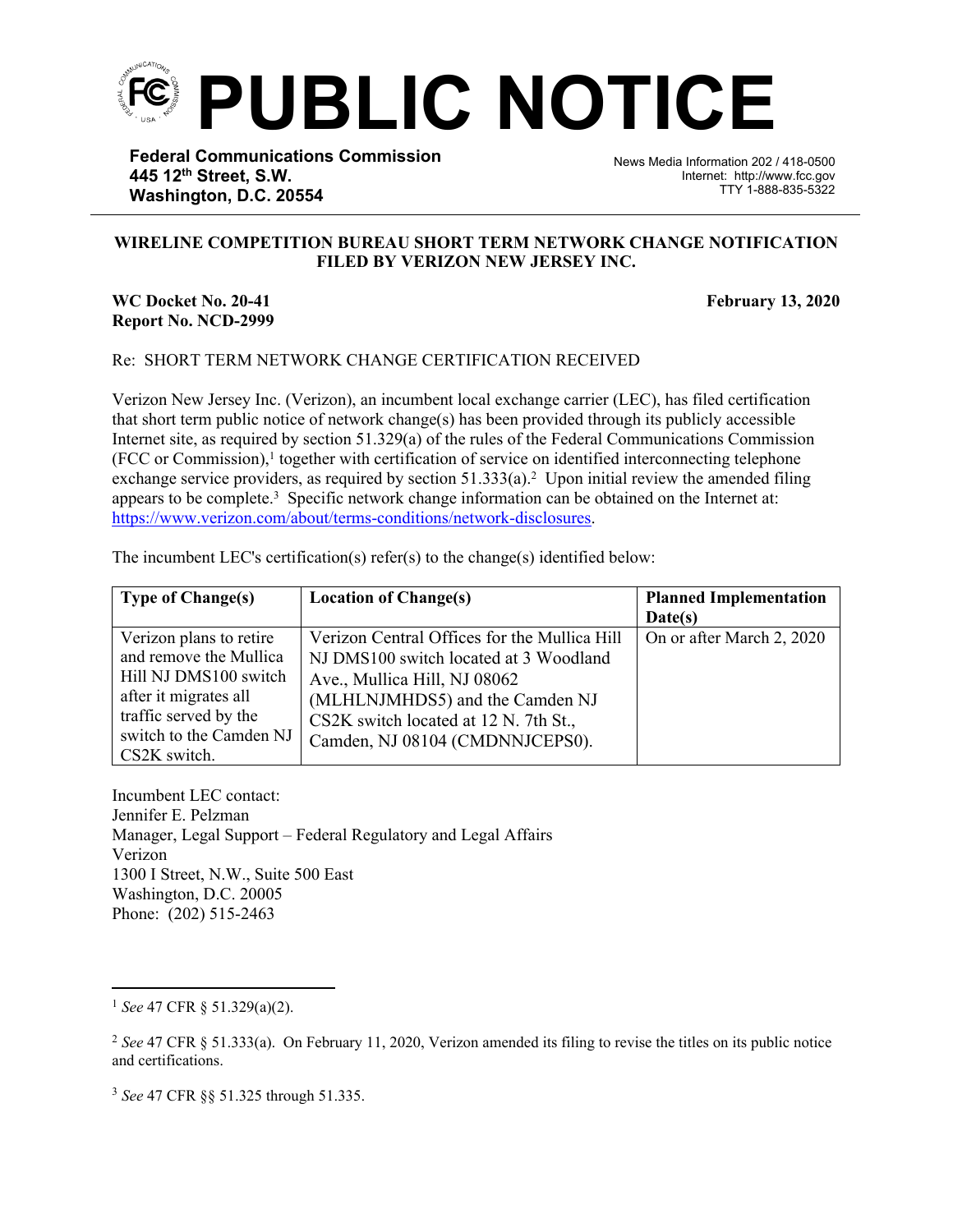An objection to an incumbent LEC's short term notice may be filed by an information service provider or telecommunications service provider that directly interconnects with the incumbent LEC's network. Such objections must be filed with the Commission, and served on the incumbent LEC, no later than the ninth business day following the release of this Public Notice.<sup>4</sup> The effective implementation date of these changes is subject to the FCC's public notice period under section  $51.333(b)$ .<sup>5</sup> For purposes of computation of time when filing a petition for reconsideration, application for review, or petition for judicial review of the Commission's decision, the date of "public notice" shall be the later of ten business days after the release date of this Public Notice, or the release date of any further public notice or order announcing final action, as applicable. Should no petitions for reconsideration, applications for review, or petitions for judicial review be timely filed, the proceeding listed in this Public Notice shall be terminated, and the docket will be closed.

Information service providers and telecommunications service providers that directly interconnect with the incumbent LEC's network may file objections, and other interested parties may file comments, regarding this network change notice using the Internet by accessing the ECFS: [http://apps.fcc.gov/ecfs.](http://apps.fcc.gov/ecfs) Filers should follow the instructions provided on the Web site for submitting comments. Generally, only one copy of an electronic submission must be filed. In completing the transmittal screen, filers should include their full name, U.S. Postal Service mailing address, and the applicable docket number. Interested parties also may comment on this network change notice by sending an e-mail to [NetworkChange@fcc.gov.](mailto:NetworkChange@fcc.gov) The subject line of the e-mail must include the correct NCD Report Number or docket number in order for the comments to be considered in conjunction with this proceeding. All information submitted including names and addresses will be publicly available via the web.

Parties who choose to file paper copies must file an original and one copy of each filing. Such filings can be sent by hand or messenger delivery, by commercial overnight courier, or by first-class or overnight U.S. Postal Service mail. All filings must be addressed to the Commission's Secretary, Office of the Secretary, Federal Communications Commission. All hand-delivered or messenger-delivered paper filings for the Commission's Secretary must be delivered to FCC Headquarters at 445 12th Street, S.W., Room TW-A325, Washington, D.C. 20554. The filing hours are Monday through Friday, 8:00 a.m. to 7:00 p.m. All hand deliveries must be held together with rubber bands or fasteners. Any envelopes and boxes must be disposed of before entering the building. Commercial overnight mail (other than U.S. Postal Service Express Mail and Priority Mail) must be sent to 9050 Junction Drive, Annapolis Junction, MD 20701. U.S. Postal Service first-class, Express, and Priority mail must be addressed to 445 12th Street, S.W., Washington, D.C. 20554.

This proceeding is considered a "permit but disclose" proceeding for purposes of the Commission's ex parte rules.<sup>6</sup> Participants in this proceeding should familiarize themselves with the Commission's *ex parte* rules. Persons making *ex parte* presentations must file a copy of any written presentation or a memorandum summarizing any oral presentation within two business days after the presentation (unless a different deadline applicable to the Sunshine period applies). Persons making oral *ex parte* presentations are reminded that memoranda summarizing the presentation must (1) list all persons attending or otherwise participating in the meeting at which the *ex parte* presentation was made, and (2) summarize all data presented and arguments made during the presentation. If the presentation consisted in whole or in part of the presentation of data or arguments already reflected in the presenter's written comments,

<sup>4</sup> *See* 47 CFR § 51.333(c).

<sup>5</sup> *See* 47 CFR § 51.333(b).

<sup>6</sup> 47 CFR § 1.1200 *et seq*.